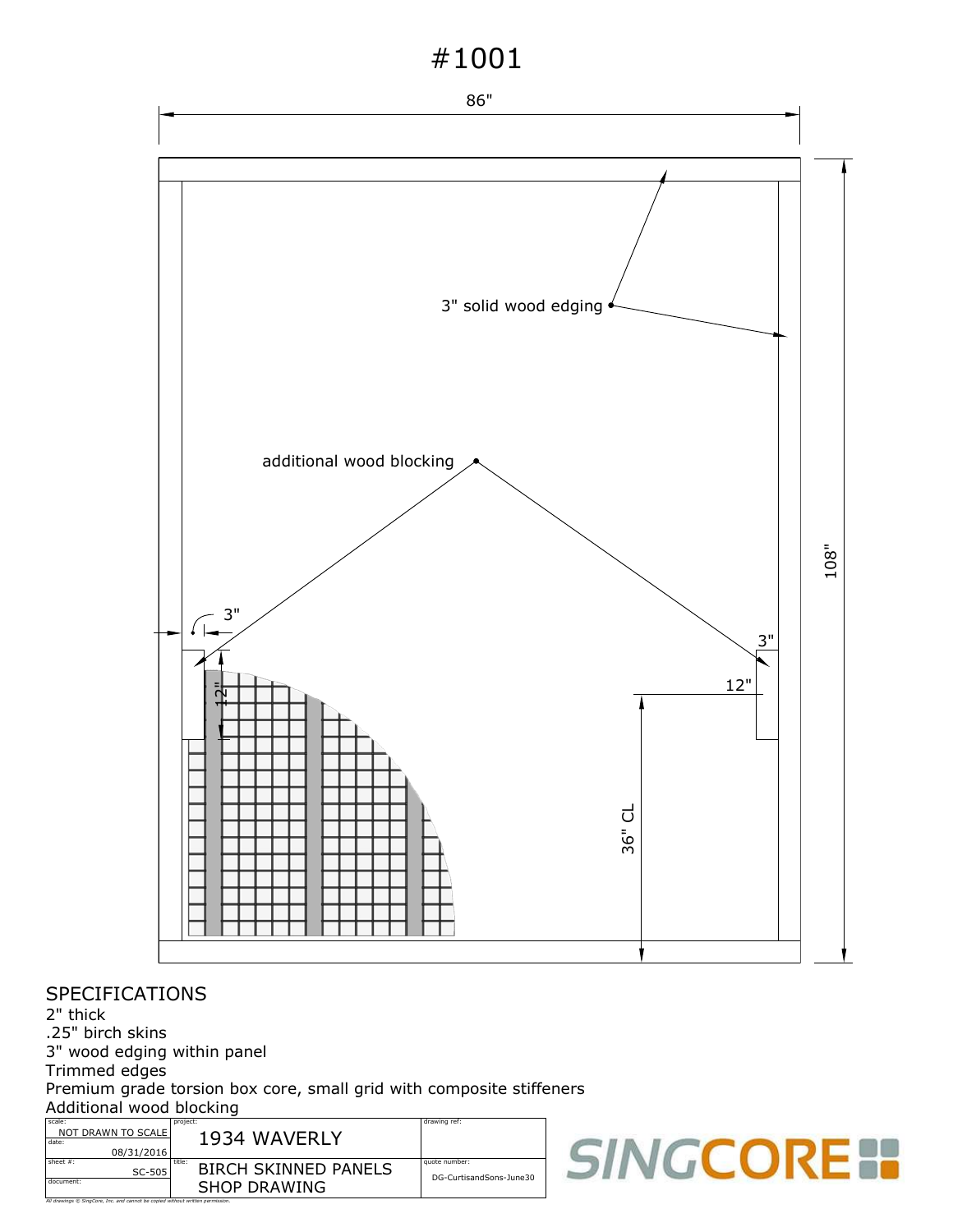### #1002



SHOP DRAWING All drawings © SingCore, Inc. and cannot be copied without written permission.

2" thick

 $_{\text{SC-505}}$   $\blacksquare$  BIRCH SKINNED PANELS  $\blacksquare$